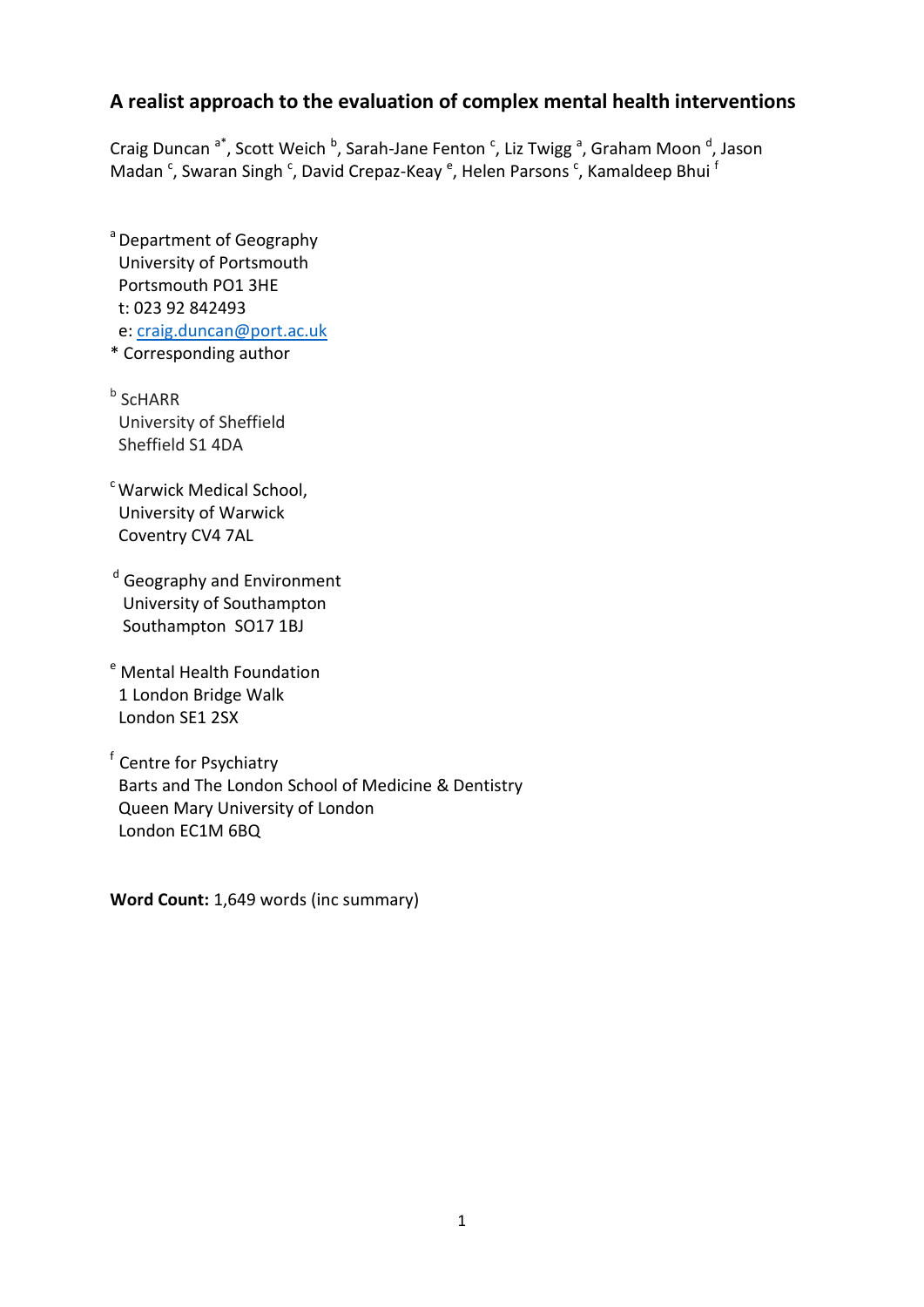#### **Summary**

Conventional approaches to evidence in which RCTs are prioritised appear increasingly inadequate for the evaluation of complex mental health interventions. By focusing on causal mechanisms and understanding the complex interactions between interventions, patients and contexts, realist approaches offer alternative ways of generating transferrable knowledge. While it has been suggested that the two approaches might be combined in realist RCTs, substantial barriers remain.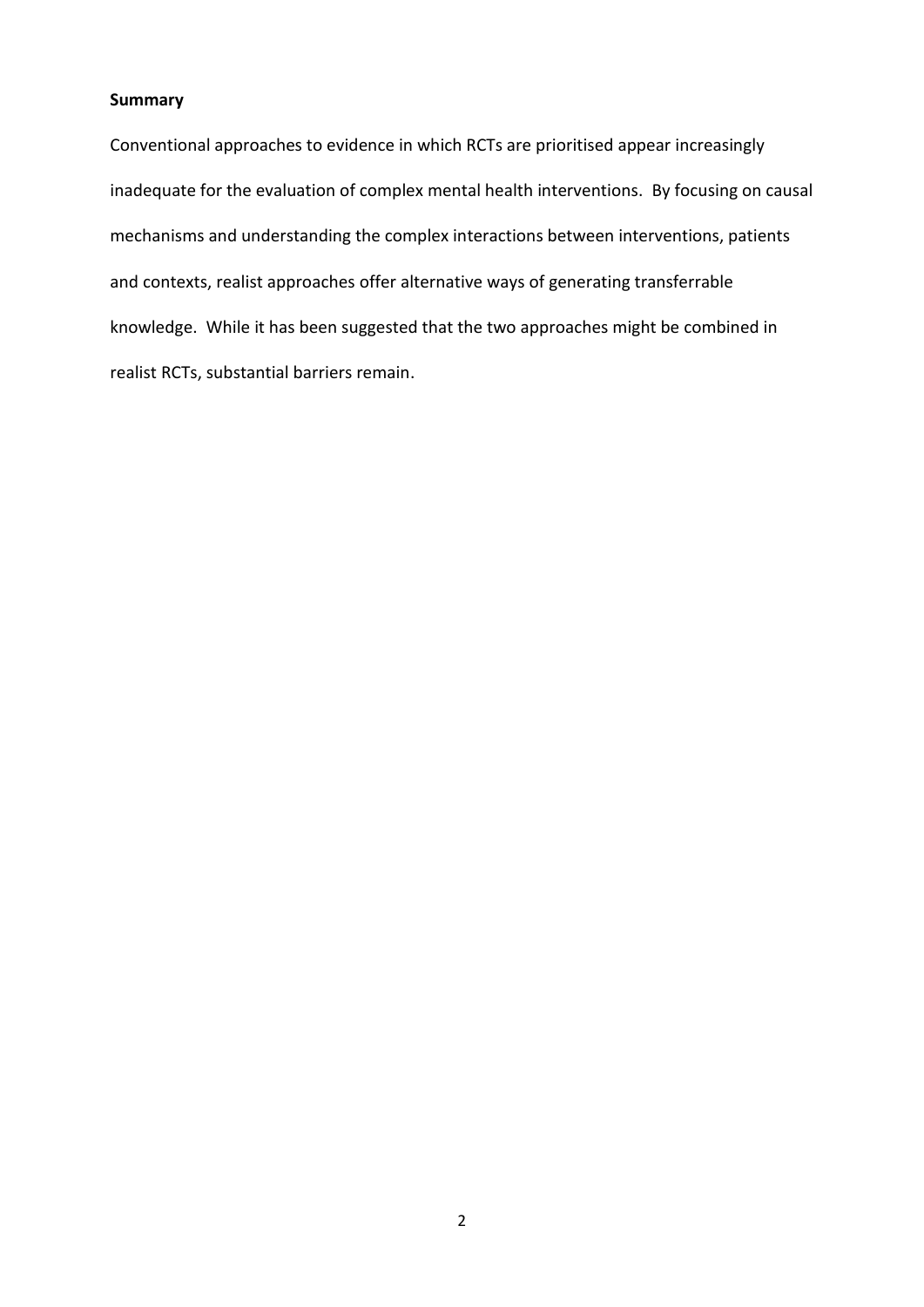#### **Introduction**

Evidence-based policy and practice is firmly established in mental health care, bringing with it a need for evidence to be critically appraised. The conventional biomedical view sees randomised controlled trials (RCTs) as the gold standard against which all other forms of evidence should be judged. The suitability of RCTs for evaluating complex mental health interventions has long been questioned. An alternative approach to evidence, realist evaluation (RE), has been developed and advocated across other policy areas. Realism challenges the foundations on which scientific knowledge is created, and represents a paradigm shift. We outline the advantages of RE for mental health research and explore what this might mean for the current hierarchy of evidence on which policy and commissioning decisions are based.

#### **Randomised Controlled Trials**

RCTs have played a vital role in the development of evidence-based mental health care. When applied in their ideal, or close to ideal form, their ability to control for confounding, reduce bias and elucidate the direction of causation, has enabled robust evaluation (and quantification) of the effectiveness of interventions. Estimates of 'overall', net effect sizes derived from trial results have allowed policy makers and commissioners to estimate the health economic consequences of delivering interventions to target populations.

Work across a range of disciplines has suggested, however, that the strengths of RCTs may not be sufficient to warrant their inherent privileging as a gold standard.<sup>1</sup> Many of the criteria for a 'well conducted' RCT are often not achieved in practice due to attrition, lack of blinding and other biases post-randomisation. Moreover, RCTs are intrinsically better suited to some areas and research questions than others. Mental health care, other than that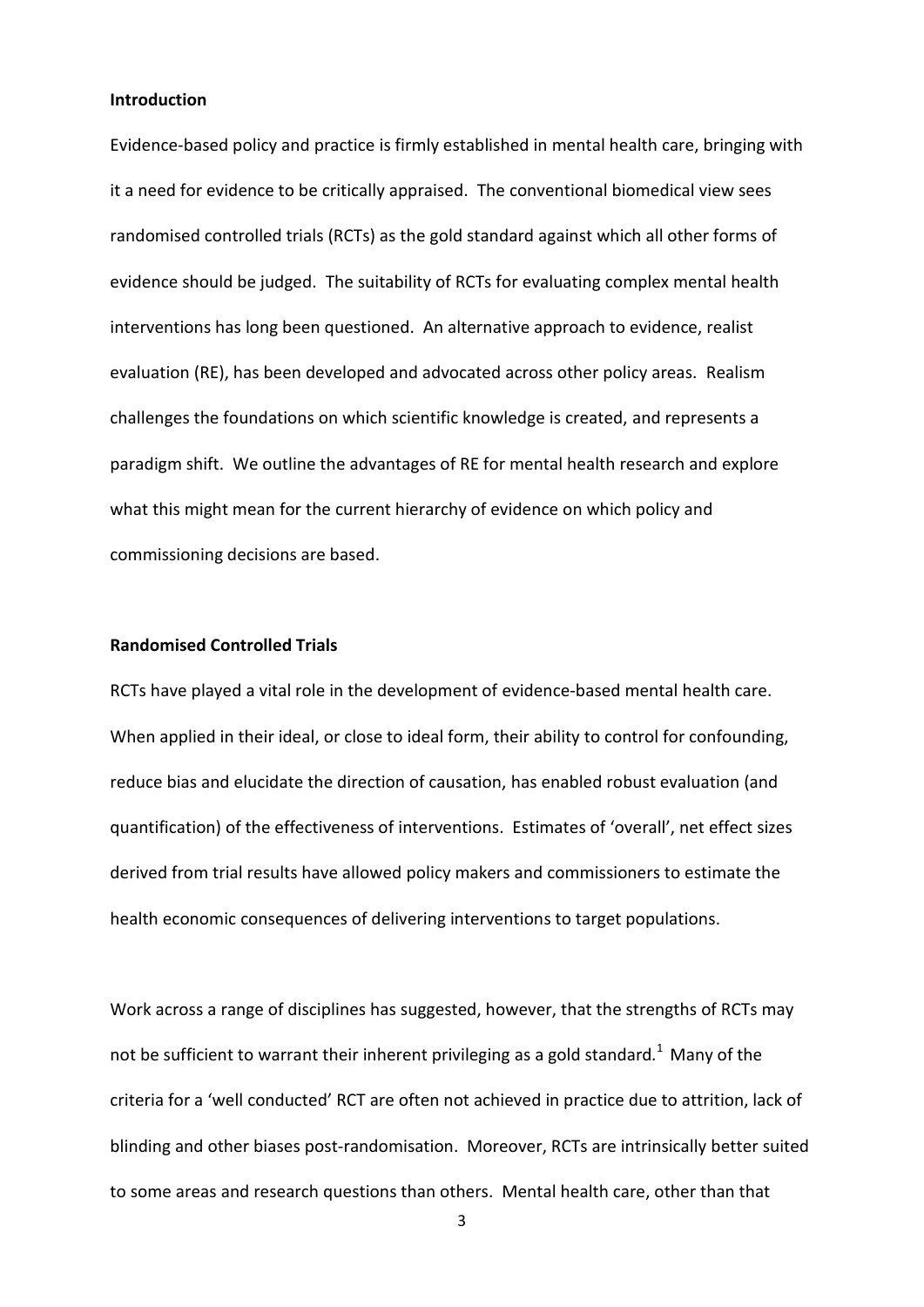limited to pharmaceutical interventions, is one area where RCTs 'fit' less well.<sup>2</sup> Psychological treatments rely on human agency (and specifically interpersonal interactions) and are therefore harder to manualise than drug treatments.<sup>3</sup> Unlike pharmaceutical interventions, psychological and behavioural interventions typically change during treatment. The skill of therapy, after all, lies in the ability to understand and meet patients' individual needs, and to respond to therapeutic progress or stasis. Complex mental health interventions, based on multiple interactive components and centred on interpersonal and informational activities, are problematic within an RCT paradigm.

Recent moves towards personalised medicine represent a further challenge to the predominant position of RCTs. Average treatment effects, even if estimated on the basis of well-conducted trials, apply to groups rather than individuals, and hence do not apply equally to everyone. This is especially so when treatments are multifaceted and target individual human agency and interactions. This also applies to social and other contexts: what works in one setting may not work in another. The social, economic and cultural contexts in which patients and complex interventions are embedded will, therefore, have effects at many levels. And while data arising from RCTs may be used to test for sub-group effects (i.e. interactions between allocation group and factors such as patient characteristics or setting), these tests are limited in number and often lack statistical power.

### **Realist evaluation**

There is a need for alternative approaches to the evaluation of complex mental health interventions. Crucially, approaches are needed that recognise, examine and evaluate variation, and sources of variation, in patient outcomes, with particular reference to the role of context.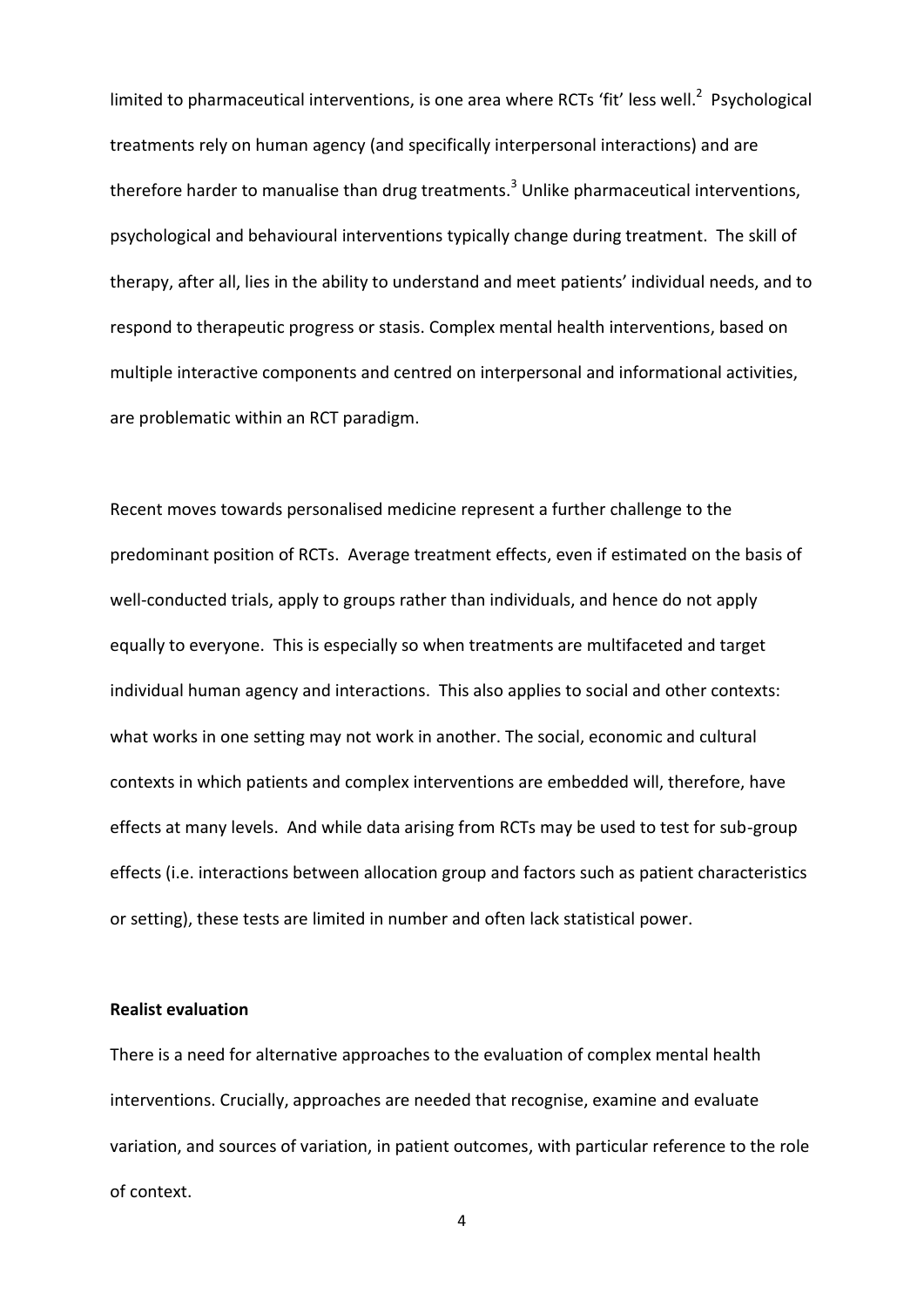Realist evaluation (RE) is one such approach. Arising from the work of scientific realists, most particularly Pawson and Tilley, the central formulation in RE concerns context, mechanism and outcome.<sup>4</sup> Causation that generates outcomes is established through identifying mechanisms that may be activated or lie dormant, depending on context. Pawson and Tilley emphasise that interventions, in and of themselves, don't 'work' but rest instead on the choices, intentions and behaviours of social actors as they engage with the mechanisms that interventions contain. Thus, outcomes of interventions derive from the operation of specific mechanisms in particular contexts. Using an often-quoted analogy from the physical world, sparks lead to gunpowder exploding but only under specific conditions (the presence of oxygen, a dry atmosphere etc.). The mechanism is based on the chemical composition of gunpowder, while the conditions derive from the context. The context-dependent operation of mechanisms leads in turn to the development of so-called 'CMO configurations' - specific instances of Contexts and Mechanisms that are hypothesised to produce particular patterns of Outcomes.

#### **Realist evaluation and networks of evidence**

According to realist theory, evaluation cannot simply be concerned with estimating net effect sizes, i.e. in finding out whether a complex intervention works overall, or 'on average'. Instead, researchers should seek to establish *what works, for whom, under what circumstances and why*. Crucially, it is careful thinking about and exploration of mechanisms - which pragmatic RCTs eschew - that allows researchers to uncover why interventions work and not simply what interventions work, overall, for populations of trial participants.

Given this formulation, RE is concerned with building 'programme theories' which aim to capture the mechanisms underlying complex interventions in the contexts in which they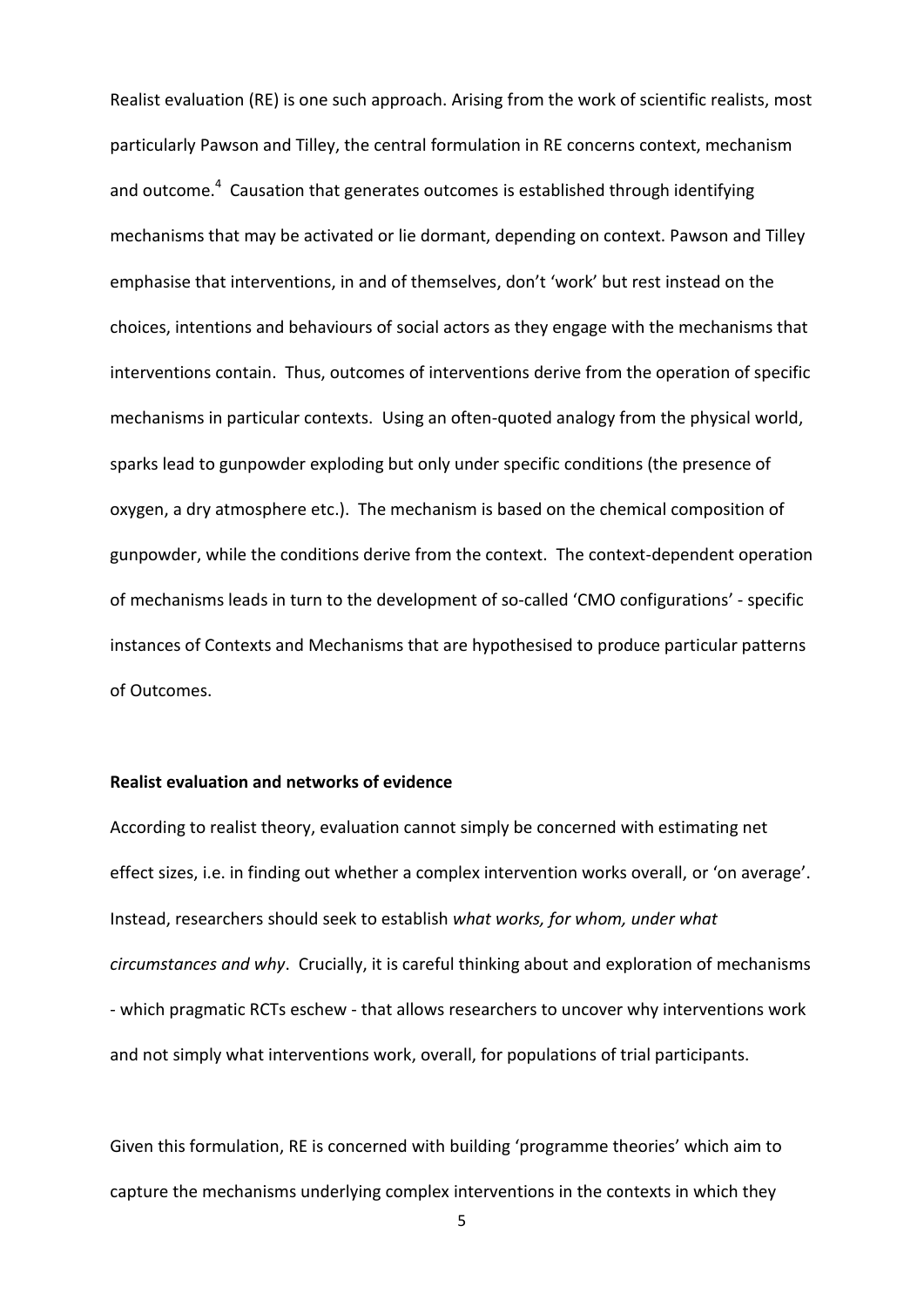work. These theories are developed and refined through an iterative process centred on the findings of empirical research - networks of evidence - which may include, but does not prioritise, the results of RCTs. In this way, RE does not favour any particular research design or methods of analysis. Certainly, intensive (qualitative) methods have a role to play, especially those which move beyond simply recording the perceptions and views of those involved in interventions. Equally, quantitative observational research can capture variation in outcomes that may be overlooked in trials that are concerned with evaluating overall effectiveness, and which are typically based on far smaller, and more homogenous (and hence less representative) samples than studies employing routine clinical datasets.

A more open and diverse approach to evidence does not, however, constitute an 'anything goes' attitude or a relinquishing of scientific values. Rather, as Pawson puts it, evaluating interventions in complex social worlds becomes the scientific task of 'scavenging' amongst a range of evidence developed through a plurality of methods and subjecting each part of it to 'organised scepticism'.<sup>5</sup> Methodological guidelines, training resources and quality and reporting standards have been produced for this task by the NIHR-funded Realist And Metanarrative Evidence Syntheses: Evolving Standards (RAMESES) project. <sup>6</sup>

#### **Can realist evaluation and RCTs ever co-exist?**

It has been suggested that adopting a realist perspective could lead to significant improvements in the way RCTs are conducted. Triallists have also made their own advances with the basic parallel group design evolving to more advanced designs such as stepped wedge and patient preference designs, which are better suited to evaluating complex interventions.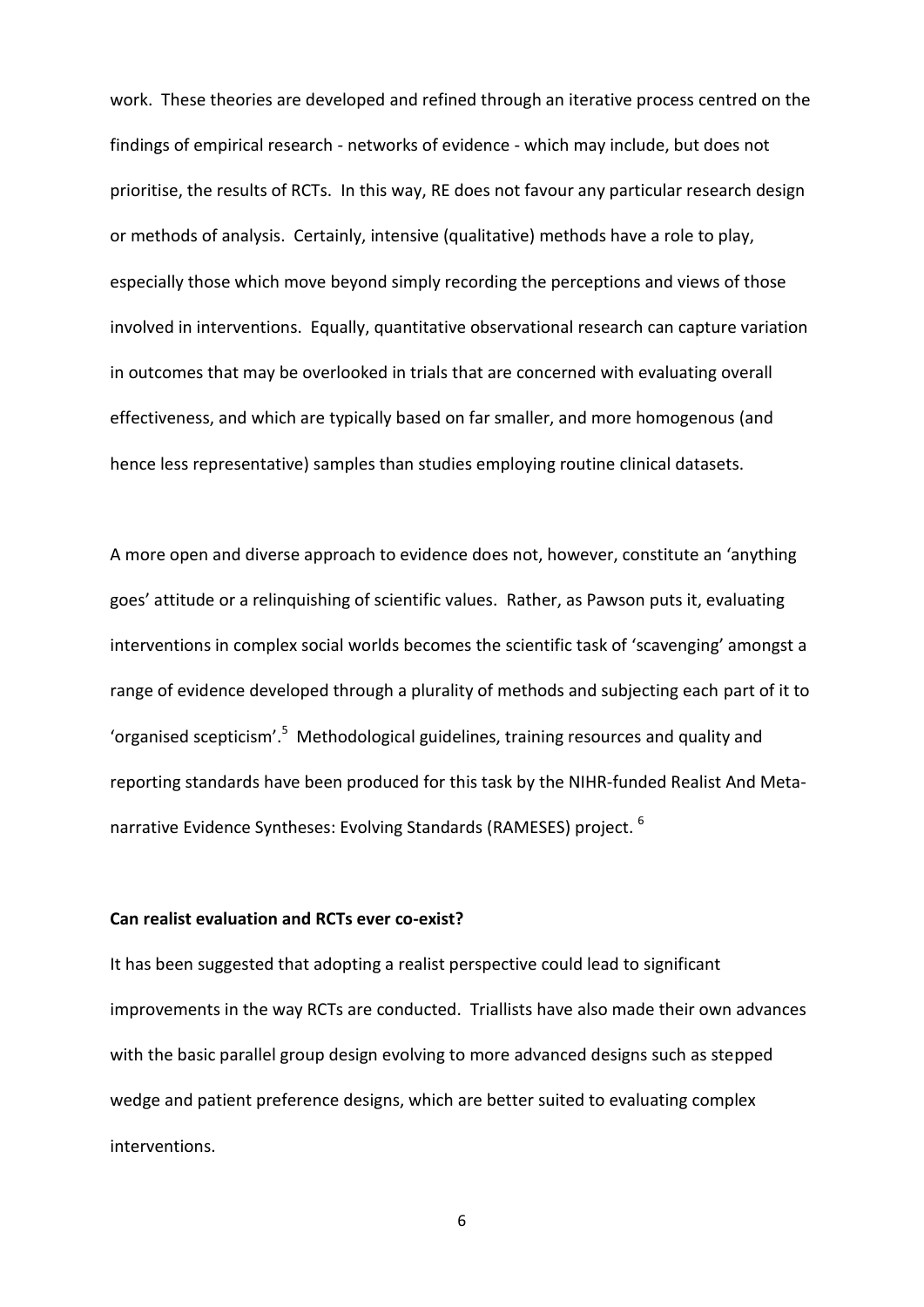Realism may bring additional gains to the conduct of RCTs. The emphasis on underlying casual mechanisms highlights the importance of elucidating theories around 'mechanisms of action' prior to the actual running of trials. Paradoxically, while this type of work-up is often conducted in relation to trials of specific clinical interventions (e.g. pharmaceutical and psychotherapeutic interventions), it is often missing from the development of more complex psychosocial interventions centred on mental health service delivery and patient behaviour.

RE might also be seen as a means of improving parallel process evaluations of RCTs of complex interventions. For example, Byng and colleagues' work on the Mental Health Link in London provided information that enabled the results of the accompanying RCT to be interpreted as well as providing key insights into the core functions of the intervention.<sup>7</sup>

RE principles have also been used to shape the design and implementation of RCTs themselves, leading to the creation of 'realist RCTs'.<sup>8</sup> While similar to realist-based qualitative process evaluation, 'realist RCTs' also consist of quantitative mediation and moderation analyses that aim to capture variations in intervention outcomes between contexts and subgroups. Such analyses have shown how a Welsh intervention aimed at increasing physical activity worked for patients at risk of coronary heart disease but not for patients referred for mental health reasons.<sup>9</sup>

This approach has, however, been roundly dismissed as antithetical to realism.<sup>10</sup> According to realists, the fundamental characteristics and ambitions of RCTs means that they are wholly unsuitable to (and in principle designed to obviate rather than embrace) variability in the interactions between interventions, agents and contexts, seeking where possible to minimise the effects of all but the first of these, and thereafter to reduce the other two to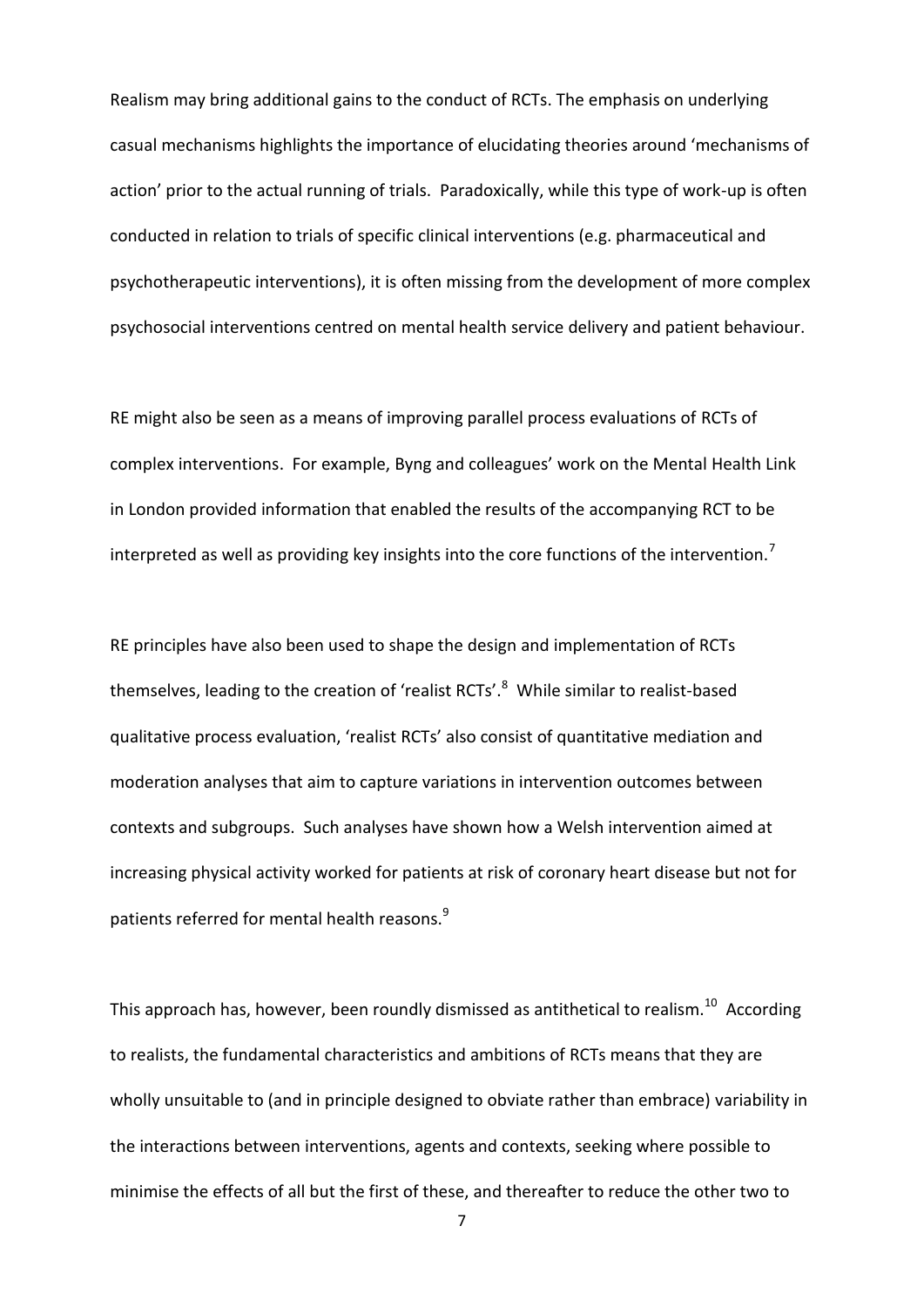variables, to be measured. On the other hand, realists, while framing programme theories as testable hypotheses, might be accused of avoiding refutation by insisting on the primacy of (further) theorising.

While scientific psychiatry has always been proudly pragmatic and eclectic, the question we now face is whether these two epistemologies (positivism and realism) can ever be reconciled and harnessed in a common evaluative approach. With some justification, proponents of realism object to this approach being subverted by the positivism and emphasis on outcomes simplified to average effects inherent in RCTs. Realist evaluation, by contrast, is about understanding mechanisms of change based in infinitely complex (and changing) interactions between agents and contexts, and for many never the twain shall meet.

### **Conclusion**

RCTs have significant limitations when it comes to evaluating complex and contextdependent interventions, of the type which are common in mental health care. By focusing on causal mechanisms and adopting a more pragmatic attitude to evidence, approaches based on realism offer potential for creating forms of evidence that are beyond the scope of positivist clinical trials. Realist RCTs are not, it seems, for everyone and whether this approach is worth pursuing (and investing public research funds) will ultimately come down to a question of utility (and value of information) in the generation of evidence to inform policy and healthcare commissioning decisions.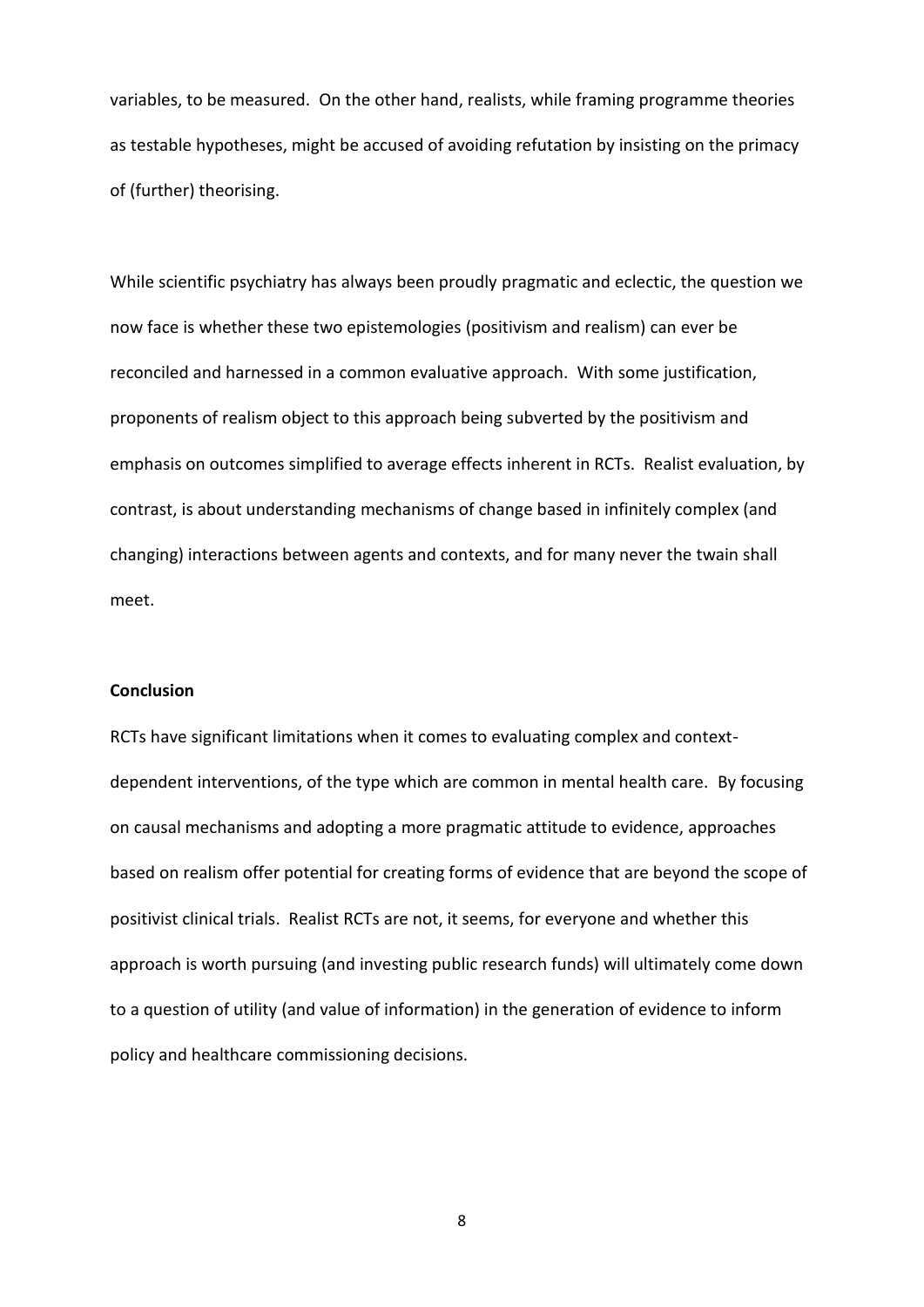# **Declaration of Interest**

All authors had financial support from the National Institute for Health Research Health Services and Delivery Research Programme while completing this work. The views and opinions expressed therein are those of the authors and do not necessarily reflect those of the NHS, the NIHR, MRC, CCF, NETSCC, the HS&DR Programme or the Department of Health.